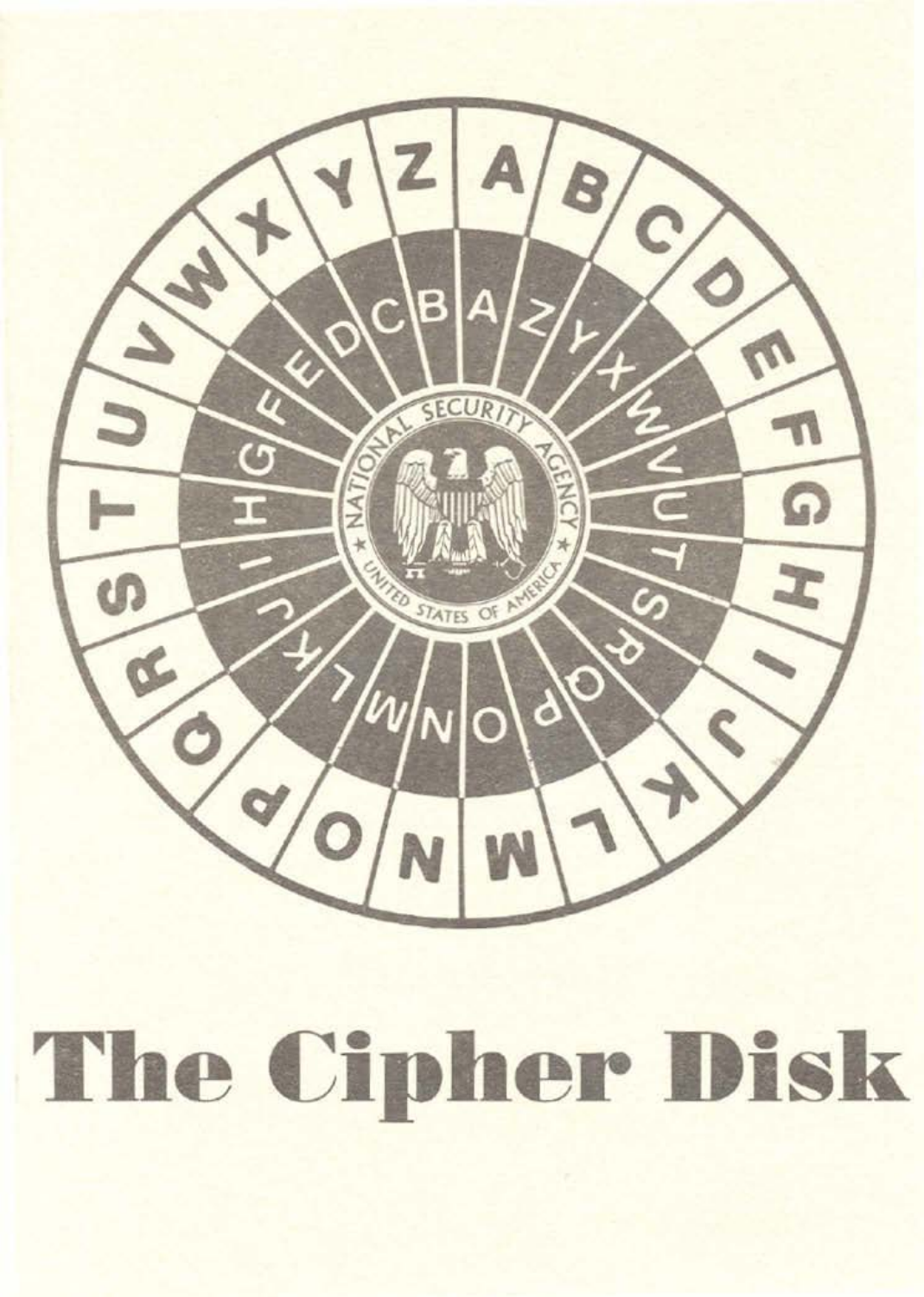This simple device has a distinguished history. Ever since its first invention it has been repeatedly re-invented in forms only slightly different from the original. Its story shows that man has sought to put the wheel to use in secret communications wherever possible, even as he also does in mechanics.

As invented in Italy sometime before 1470, it had similar concentric disks with the exception that one contained a "mixed" {scrambled) alphabet Also, in some of the earlier versions, one of the two alphabets was composed of arbitrary symbols in lieu of conventional characters.

The appeal of the disk lay in the fact that with it, encipherment and decipherment could be performed without carrying bulky or compromising written materials.

The cipher disk came into large· scale use in the United States for the first time in the Civil War. The Federals' Chief Signal Officer patented a version of it, very similar to the original Italian disk, for use in flag signaling. Since his flag stations were within the view of Confederate signalmen as often as not, he prescribed frequent changes of setting.